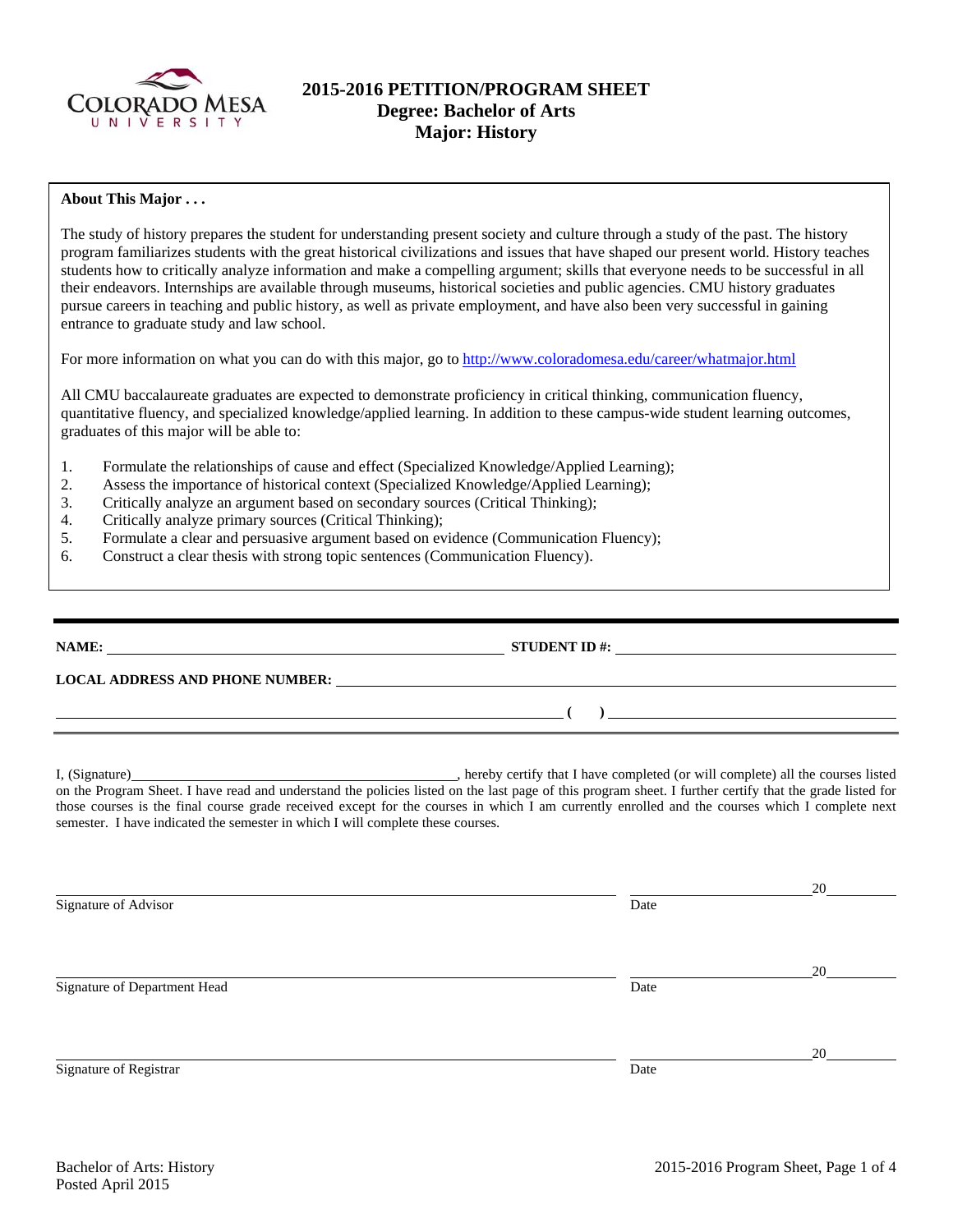#### **DEGREE REQUIREMENTS:**

- 120 semester hours total (Students must complete a minimum of 30 of the last 60 hours of credit at CMU, with at least 15 semester hours in major discipline courses numbered 300 or higher).
- 40 upper division credits (A minimum of 15 taken at the 300-400 course levels within the major at CMU).
- Pre-collegiate courses (usually numbered below 100) cannot be used for graduation.
- 2.00 cumulative GPA or higher in all CMU coursework
- 2.00 cumulative GPA or higher in coursework toward the major content area
- A student must follow the CMU graduation requirements either from 1) the program sheet for the major in effect at the time the student officially declares a major; or 2) a program sheet for the major approved for a year subsequent to the year during which the student officially declares the major and is approved for the student by the department head. Because a program may have requirements specific to the degree, the student should check with the faculty advisor for additional criteria. It is the student's responsibility to be aware of, and follow, all requirements for the degree being pursued. Any exceptions or substitutions must be approved by the student's faculty advisor and Department Head.
- Essential Learning Capstone should be completed between 45 and 75 hours.
- See the "Undergraduate Graduation Requirements" in the catalog for additional graduation information.

**ESSENTIAL LEARNING REQUIREMENTS** (31 semester hours): See the current catalog for a list of courses that fulfill the requirements below. If a course is an Essential Learning option and a requirement for your major, you must use it to fulfill the major requirement and make a different selection for the Essential Learning requirement.

| Course No Title                                                                                                 | Sem.hrs Grade Term/Trns                                                                                                      |                         |                                                                                                                                           |                |                                                                                                                       |
|-----------------------------------------------------------------------------------------------------------------|------------------------------------------------------------------------------------------------------------------------------|-------------------------|-------------------------------------------------------------------------------------------------------------------------------------------|----------------|-----------------------------------------------------------------------------------------------------------------------|
|                                                                                                                 |                                                                                                                              |                         | <b>History Electives</b> (21 Upper Division Semester Hours)                                                                               |                |                                                                                                                       |
| <b>English</b> (6 semester hours, must receive a grade of "C" or better and                                     |                                                                                                                              |                         |                                                                                                                                           |                |                                                                                                                       |
| must be completed by the time the student has 60 semester hours.)                                               |                                                                                                                              |                         | European History: (6 semester hours) Choose two courses from the                                                                          |                |                                                                                                                       |
| ENGL 111 English Composition                                                                                    |                                                                                                                              | Electives list on pg 3. |                                                                                                                                           |                |                                                                                                                       |
| ENGL 112 English Composition                                                                                    | $\frac{3}{3}$                                                                                                                |                         | $\frac{\text{HIST}}{\text{HIST}}$ $\frac{3}{3}$                                                                                           |                |                                                                                                                       |
|                                                                                                                 |                                                                                                                              |                         |                                                                                                                                           |                |                                                                                                                       |
| Math MATH 110 or higher (3 semester hours, must receive a grade of                                              |                                                                                                                              |                         |                                                                                                                                           |                |                                                                                                                       |
| "C" or better, must be completed by the time the student has 60 semester                                        |                                                                                                                              |                         | World History: (3 semester hours) Choose one course from the                                                                              |                |                                                                                                                       |
| hours.)                                                                                                         |                                                                                                                              | Electives list on pg 3. |                                                                                                                                           |                |                                                                                                                       |
|                                                                                                                 |                                                                                                                              |                         |                                                                                                                                           | $\overline{3}$ |                                                                                                                       |
|                                                                                                                 |                                                                                                                              |                         |                                                                                                                                           |                |                                                                                                                       |
| Humanities (3 semester hours)                                                                                   |                                                                                                                              |                         | U.S. History: (6 semester hours) Choose two courses from the Electives                                                                    |                |                                                                                                                       |
| the contract of the contract of the contract of the contract of the contract of the contract of the contract of |                                                                                                                              | list on pg 3.           |                                                                                                                                           |                |                                                                                                                       |
|                                                                                                                 |                                                                                                                              |                         |                                                                                                                                           |                |                                                                                                                       |
| Social and Behavioral Sciences (6 semester hours)                                                               |                                                                                                                              |                         | $\frac{\text{HIST}}{\text{HIST}}$ $\frac{3}{3}$                                                                                           |                |                                                                                                                       |
|                                                                                                                 | <u> 1988 - Johann John Stone, meil er fan de ferstjer oan de ferstjer oan de ferstjer oan de ferstjer oan de fer</u>         |                         |                                                                                                                                           |                |                                                                                                                       |
|                                                                                                                 |                                                                                                                              |                         | Topical History: (6 semester hours) Choose two courses from the                                                                           |                |                                                                                                                       |
|                                                                                                                 |                                                                                                                              | Electives list on pg 3. |                                                                                                                                           |                |                                                                                                                       |
| Natural Sciences (7 semester hours, one course must include a lab)                                              |                                                                                                                              |                         |                                                                                                                                           | $\overline{3}$ |                                                                                                                       |
|                                                                                                                 | <u>any participate of the second control of the second control of the second control of the second control of the second</u> |                         |                                                                                                                                           | $\overline{3}$ |                                                                                                                       |
|                                                                                                                 |                                                                                                                              |                         |                                                                                                                                           |                |                                                                                                                       |
|                                                                                                                 |                                                                                                                              |                         | <b>History Specialization</b> (12 semester hours) Choose four additional                                                                  |                |                                                                                                                       |
|                                                                                                                 |                                                                                                                              |                         | Upper Division History courses selected from European, U.S., World or                                                                     |                |                                                                                                                       |
| <b>History</b> (3 semester hours)                                                                               |                                                                                                                              | Topical History:        |                                                                                                                                           |                |                                                                                                                       |
|                                                                                                                 |                                                                                                                              |                         | $\begin{tabular}{c} HIST \begin{tabular}{@{}c@{}} \quad \quad \quad & \quad \quad & \quad \quad \\ \hline \end{tabular} \end{tabular}$    |                | <u>and the common</u>                                                                                                 |
|                                                                                                                 |                                                                                                                              |                         | $\begin{tabular}{c} HIST \begin{tabular}{ c c c c } \hline \quad \quad & \quad \quad & \quad \quad \\ \hline \end{tabular} \end{tabular}$ | 3              | <u> The Common School and School and School and School and School and School and School and School and School and</u> |
| Fine Arts (3 semester hours)                                                                                    |                                                                                                                              |                         |                                                                                                                                           | 3              |                                                                                                                       |
|                                                                                                                 |                                                                                                                              | <b>HIST</b>             |                                                                                                                                           | 3              |                                                                                                                       |
|                                                                                                                 |                                                                                                                              |                         |                                                                                                                                           |                |                                                                                                                       |

**OTHER LOWER DIVISION REQUIREMENTS** (6 semester hours)

|                 | <b>WELLNESS REQUIREMENT</b> (2 semester hours) |  |  |
|-----------------|------------------------------------------------|--|--|
| <b>KINE 100</b> | Health and Wellness                            |  |  |
| KINA 1          |                                                |  |  |

### **ESSENTIAL LEARNING CAPSTONE** (4 semester hours)

| ESSL 290 | <b>Maverick Milestone</b>          |  |
|----------|------------------------------------|--|
|          | (see English $\&$ math pre-reqs) 3 |  |
| ESSL 200 | Essential Speech (co-requisite) 1  |  |

# **FOUNDATION COURSES** (6 semester hours) Two **consecutive**

classes in the **same** foreign language. Must receive a grade of "C" or better. FLAS 114 & 115 will **NOT** fulfill this requirement.

FLA\_\_ \_\_\_\_ \_\_\_\_\_\_\_\_\_\_\_\_\_\_\_\_\_\_\_\_\_\_\_\_ \_\_\_\_ \_\_\_\_\_ \_\_\_\_\_\_\_\_ FLA\_\_ \_\_\_\_ \_\_\_\_\_\_\_\_\_\_\_\_\_\_\_\_\_\_\_\_\_\_\_\_ \_\_\_\_ \_\_\_\_\_ \_\_\_\_\_\_\_\_

## **HISTORY MAJOR REQUIREMENTS**

(51 semester hours)

**History Core** (18 semester hours) As part of the History core students are required to take HIST 101, 102, 132.

| <b>HIST 101</b><br><b>HIST 102</b> | <b>Western Civilizations</b><br><b>Western Civilizations</b> |   |  |
|------------------------------------|--------------------------------------------------------------|---|--|
| <b>HIST 132</b>                    | U.S. History                                                 |   |  |
| <b>HIST 202</b>                    | Intro to Historical Research                                 | 3 |  |
| <b>HIST 394</b>                    | Junior Seminar in                                            |   |  |
| <b>HIST 404</b>                    | Historiography<br>Senior Seminar in Historical<br>Research   |   |  |

|                         | European History: (6 semester hours) Choose two courses from the |
|-------------------------|------------------------------------------------------------------|
| Electives list on pg 3. |                                                                  |
| TITCT                   |                                                                  |

| 111.J 1<br>HIST                                              |  |  |
|--------------------------------------------------------------|--|--|
| World History: (3 semester hours) Choose one course from the |  |  |
| Electives list on pg 3.                                      |  |  |
| HIST                                                         |  |  |

| HIST |  |  |
|------|--|--|
| HIST |  |  |
| HIST |  |  |
| HIST |  |  |
|      |  |  |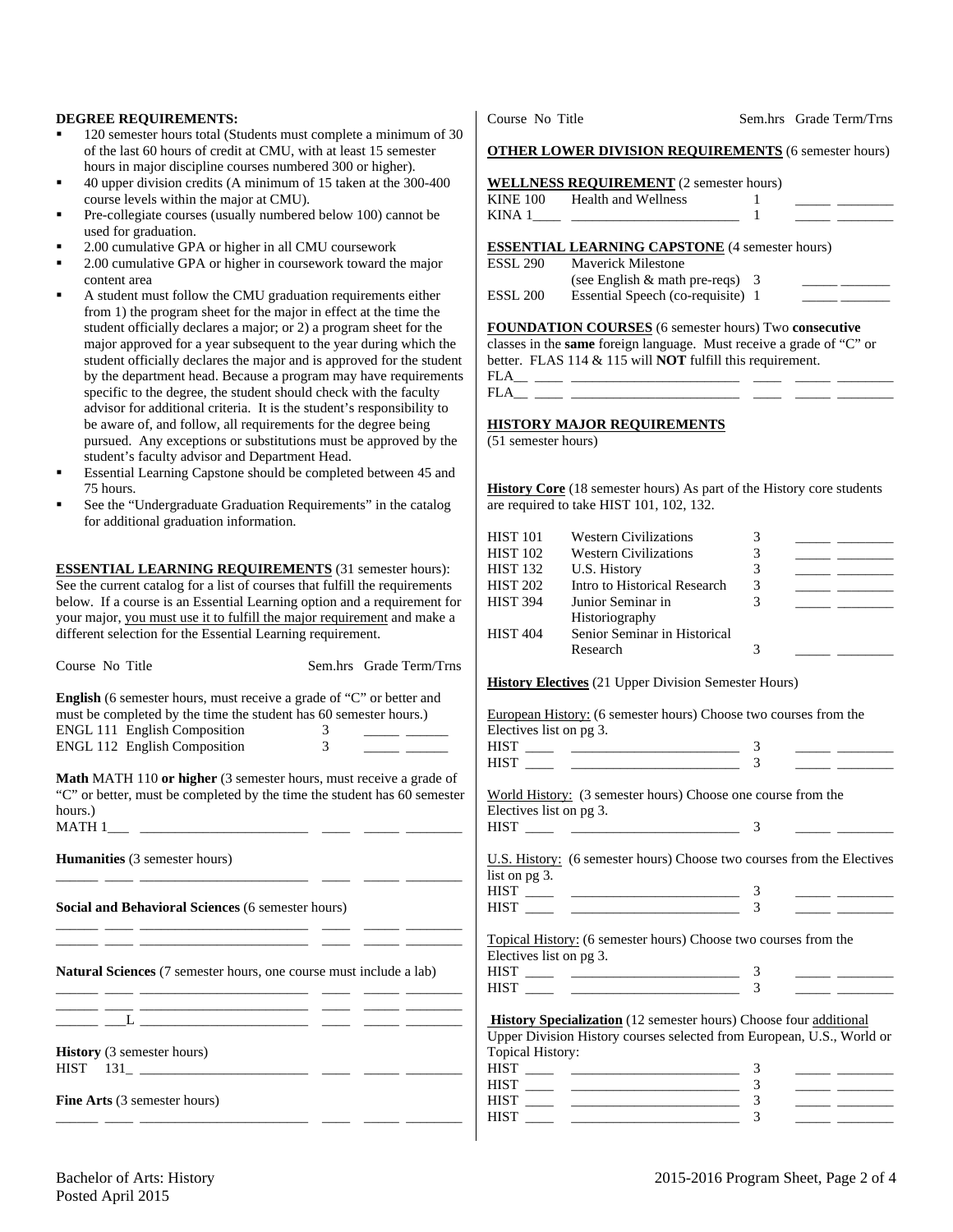Course No Title Sem.hrs GradeTerm/Trns

| <b>Electives</b> (All college level courses appearing on your final transcript,<br><b>not listed above</b> that will bring your total semester hours to 120 hours.)<br>(29 semester hours; 4 hours of upper division will be needed.) |  |
|---------------------------------------------------------------------------------------------------------------------------------------------------------------------------------------------------------------------------------------|--|
|                                                                                                                                                                                                                                       |  |

**History Electives** (21 Upper Division Semester Hours)

Two courses in **European** History. Select from: Two Courses in **United States** History. Select from:

HIST 300 History of England to 1660 (3) HIST 305 The Old South (3) HIST 301 History of Modern Britain (3) HIST 342 The Early American Republic (3) HIST 302 History of Modern France (3) HIST 344 The Age of Industry in America (3) HIST 330 History of 19<sup>th</sup> Century Europe (3) HIST 346 The 1950's and 1960's (3) HIST 331 The 20<sup>th</sup> Century (3) HIST 347 Global America: 1970-2000 (3)<br>HIST 350 Renaissance and Reformation (3) HIST 370 Early U.S. Women's History (3) HIST 350 Renaissance and Reformation (3) HIST 360 Medieval Europe (3) HIST 371 20<sup>th</sup> Century U.S. Women's History (3) HIST 400 The Soviet Union and Eastern Europe (3) HIST 415 Colonial America (3) HIST 430 The Ancient Mediterranean World (3) HIST 416 The American Revolution (3) HIST 445 The Holocaust (3) HIST 420 Civil War (3) HIST 450 European History and Film (3)

One Course in **World** History. Select from: Two courses in **Topical** History. Select from: HIST 306 History of South and Southeast Asia (3) HIST 315 American Indian History (3) HIST 310 Latin American Civilization (3) HIST 316 American Slavery (3) HIST 333 The International History of the Cold War (3) HIST 320 The American West (3) HIST 334 History of the British Empire (3) HIST 332 History of Modern Warfare (3) HIST 340 History of the Middle East (3) HIST 355 Ancient and Medieval Cities (3) HIST 403 East Asia and the Modern World (3) HIST 375 American Sports History (3) HIST 406 History of the African Continent (3) HIST 405 Introduction to Public History (3)

HIST 303 History of Modern Germany (3) HIST 345 The History of Immigration, Race, and Ethnicity in America (3)

HIST 410 Environmental History (3)

HIST 425 The History of Sexuality (3)

HIST 435 Classical Archaeology (3)

HIST 440 Early & Medieval Christianity (3)